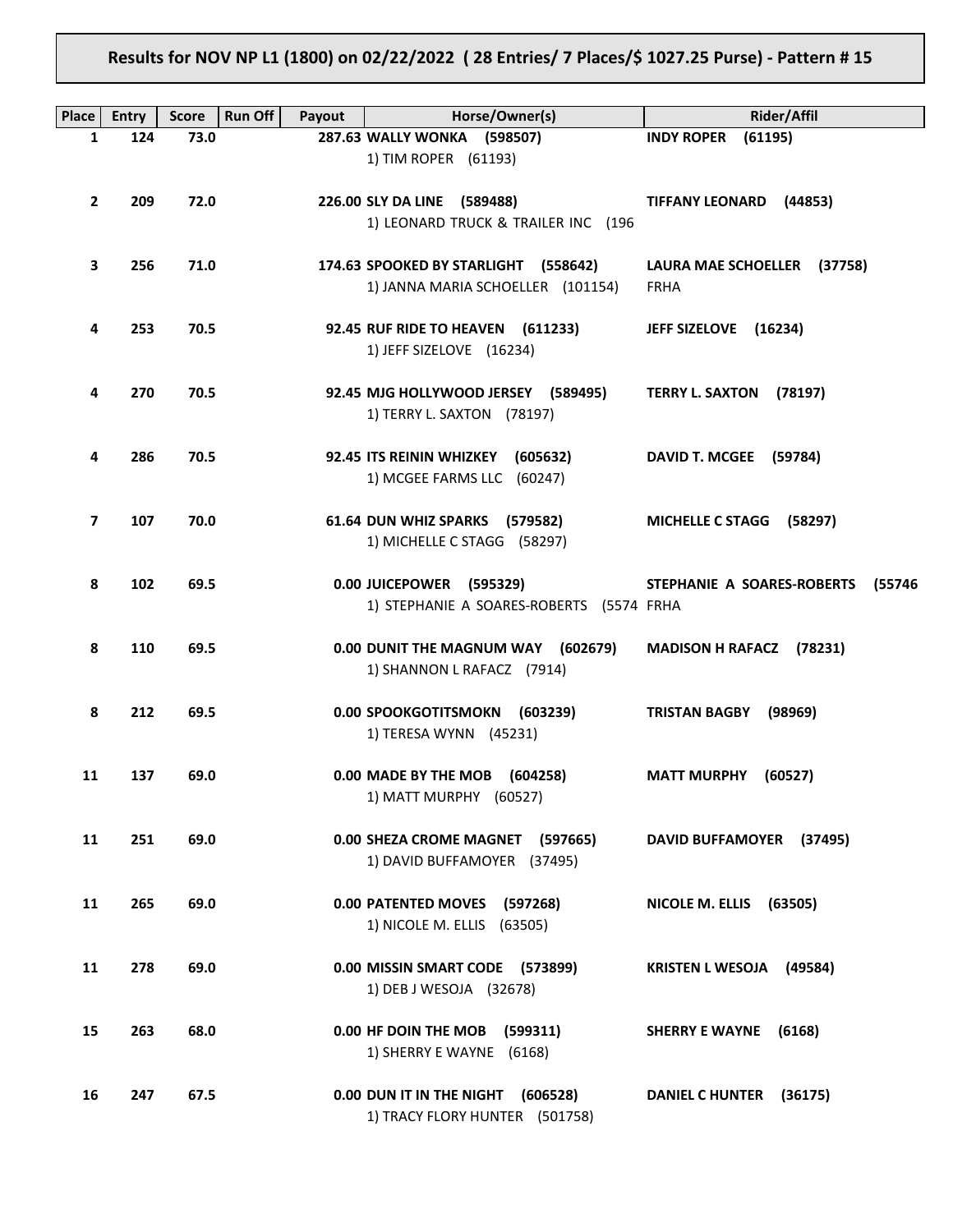| 17 | 206 | 66.5 | 0.00 BAYBRIGHTSIDE (599603)<br>1) SHAWNA E PELLETIER (90456)                             | <b>SHAWNA E PELLETIER</b><br>(90456)                |
|----|-----|------|------------------------------------------------------------------------------------------|-----------------------------------------------------|
| 17 | 217 | 66.5 | 0.00 ROADSIDE WHIZKEY (598304)<br>1) HAMP FLYNN (13695)                                  | <b>HAMP FLYNN</b><br>(13695)                        |
| 19 | 280 | 64.5 | 0.00 CAPITAN INFERNO<br>(655345)<br>1) MASON DORSEY (107332)                             | <b>MASON DORSEY</b><br>(107332)                     |
| 20 | 268 | 64.0 | 0.00 LIL JOE POP (582117)<br>1) ANGELO C BERRETTINI (2801)<br>2) JAN E BERRETTINI (8087) | <b>ANGELO C BERRETTINI</b><br>(2801)<br><b>FRHA</b> |
| 21 | 171 | 59.5 | 0.00 GUNNER GIT ER DUN (584716)<br>1) SHARON H BROWN (39882)                             | <b>SHARON H BROWN</b><br>(39882)<br><b>FRHA</b>     |
| 22 | 128 | 0.0  | 0.00 TRASHADUALLY<br>(579955)<br>1) NATALIE TATE (503464)                                | <b>WESLEY TATE</b><br>(503463)                      |
| 22 | 252 | 0.0  | 0.00 SMOOTH SPARKLNG CHIC<br>(595613)<br>1) DAVID BUFFAMOYER (37495)                     | <b>DAVID BUFFAMOYER</b><br>(37495)                  |
| 22 | 259 | 0.0  | 0.00 THE WRIGHT FACE (600791)<br>1) CADENCE ROSE EGER (83659)                            | <b>CADENCE ROSE EGER</b><br>(83659)                 |
| 22 | 277 | 0.0  | 0.00 EIMNOTWIMPY (610875)<br>1) ABIGAIL GRACE EHRINGER (92709)                           | <b>ABIGAIL GRACE EHRINGER</b><br>(92709)            |
| 22 | 288 | 0.0  | 0.00 POP THAT TRUNK (593560)<br>1) MCGEE FARMS LLC (60247)                               | <b>REGINA H. MCGEE</b><br>(60316)                   |
| 22 | 290 | 0.0  | 0.00 IM NOT A WIMPY CHIC (590180)<br>1) LYLA GRACE TUTTLE (501247)                       | <b>LYLA GRACE TUTTLE</b><br>(501247)                |
| 22 | 291 | 0.0  | 0.00 BIG NICCY<br>(565495)<br>1) CARSON L BRAMBLETT (103189)                             | <b>CARSON L BRAMBLETT</b><br>(103189)               |

Show Secretary: